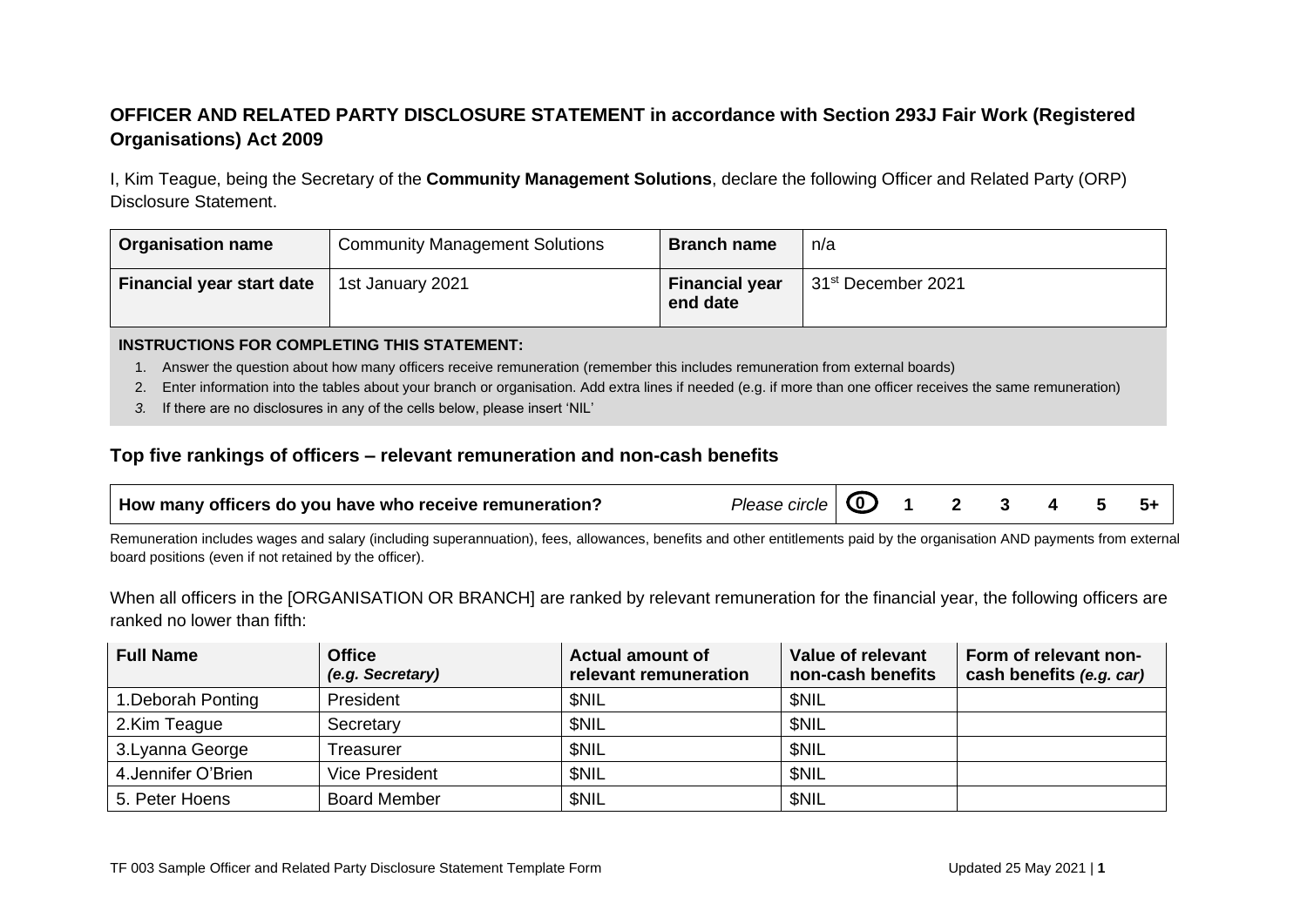### **Payments to related parties and declared persons or bodies**

During the financial year, the following payments were made to related parties or declared persons or bodies. The details of these payments are included below. (This list does not include payments that are exempted from disclosure under section 293G).

| <b>Date</b> | <b>Name</b> | <b>Nature of relationship</b><br>(e.g company owned by Secretary) | <b>Purpose of payment</b><br>(e.g. catering) | <b>Amount</b> | Other relevant details |
|-------------|-------------|-------------------------------------------------------------------|----------------------------------------------|---------------|------------------------|
| Nil         | Nil         |                                                                   |                                              | \$Nil         |                        |
|             |             |                                                                   |                                              |               |                        |
|             |             |                                                                   |                                              |               |                        |
|             |             |                                                                   |                                              |               |                        |
|             |             |                                                                   |                                              |               |                        |
|             |             |                                                                   |                                              |               |                        |

I declare that:

- the officers listed in this ORP statement are those whose relevant remuneration places them in the top five rankings of officers;
- where fewer officers are listed, this is because only those listed officers received relevant remuneration;
- the only officers in the top five rankings who received non-cash benefits are those for whom an amount is listed in the non-cash benefits column;
- the persons and entities listed under 'payments to related parties' are the only related parties or declared persons or bodies that are required to be disclosed under s.293G, where none are listed this is because there were no disclosable payments;

Signed (by the officer making the declaration):

Ka Okagan

Dated: 6<sup>th</sup> June 2022

**[This form must be signed by an officer]**

**PLEASE NOTE: The Officer and Related Party Disclosure Statement must be provided to all members and a copy lodged with the Registered Organisations Commission (ROC) within six months of the end of the financial year**. It can be lodged with the ROC by emailing to **[regorgs@roc.gov.au](mailto:regorgs@roc.gov.au)**. ALL BRANCHES are required to lodge an Officer and Related Party Disclosure Statement. It is then published on the ROC website.